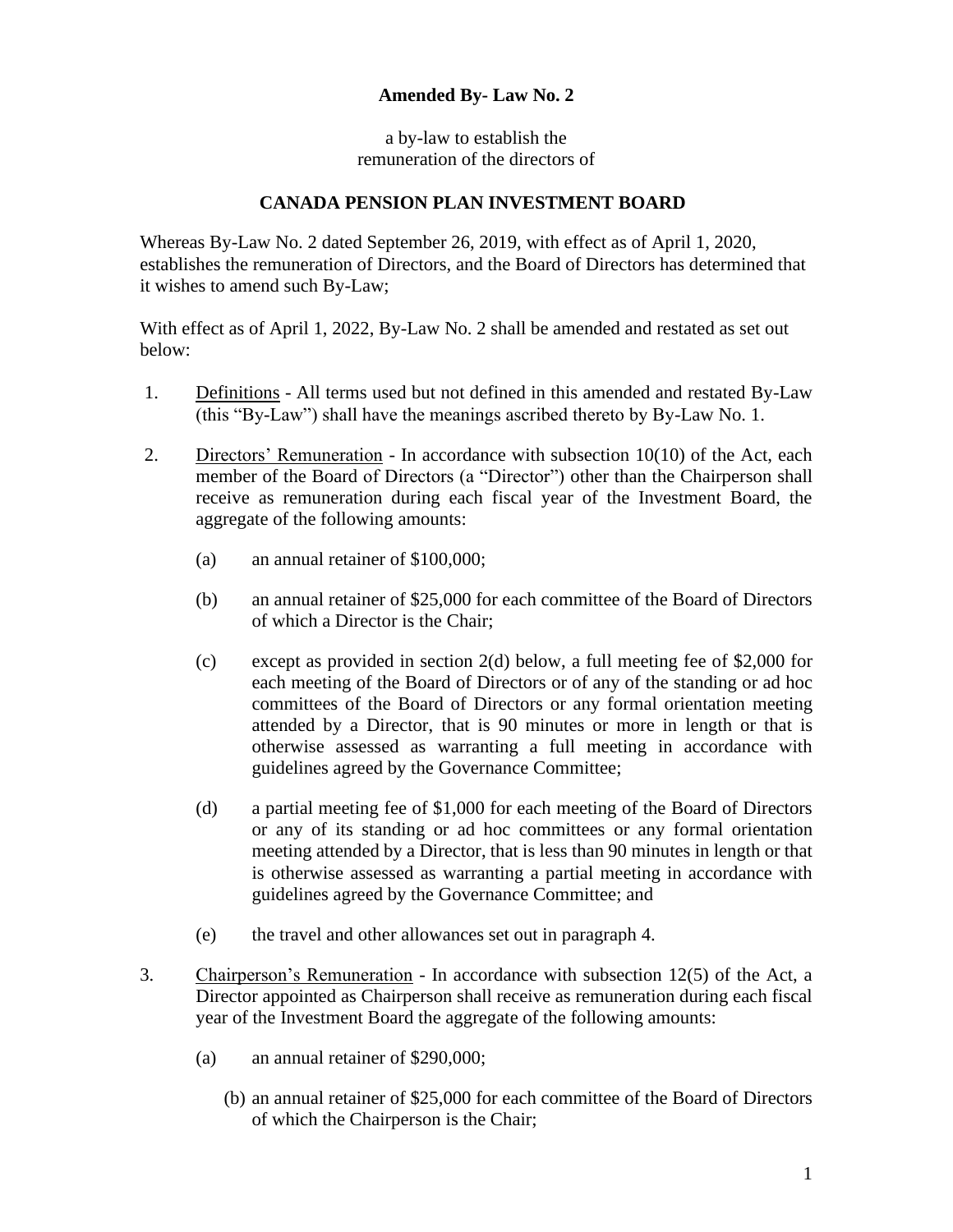- (c) except as provided in section  $3(c)$  below, a full meeting fee of \$2,000 for:
	- i. each meeting of any ad hoc committee of the Board of Directors or any formal orientation meeting attended by the Chairperson; and
	- ii. each meeting of the Board of Directors attended by the Chairperson in excess of 10 meetings of the Board of Directors in a fiscal year,

in each case that is 90 minutes or more in length or that is otherwise assessed as warranting a full meeting in accordance with guidelines agreed by the Governance Committee;

- (d) a partial meeting fee of \$1,000 for:
	- i. each meeting of any ad hoc committee of the Board of Directors or any formal orientation meeting attended by the Chairperson; and
	- ii. each meeting of the Board of Directors attended by the Chairperson in excess of 10 meetings of the Board of Directors in a fiscal year,

in each case that is less than 90 minutes in length or that is otherwise assessed as warranting a partial meeting in accordance with guidelines agreed by the Governance Committee; and

- (e) the travel and other allowances set out in paragraph 4.
- 4. **Travel and Other Allowances Each Director shall receive during each fiscal year** the aggregate of the following amounts, as applicable:
	- (a) a travel allowance of \$1,000 for each occasion when travel of more than 200 kilometres from the Director's principal residence is required to attend a meeting of the Board of Directors or any of its standing or ad hoc committees or any formal orientation meeting;
	- (b) a travel allowance of \$1,000 for each occasion when travel involving the crossing of an international border from the Director's principal residence is required to attend a meeting of the Board of Directors or any of its standing or ad hoc committees or any formal orientation meeting;
	- (c) in relation to public meetings held by the Investment Board in accordance with subsection 52(1) of the Act, a fee of \$2,000 for each such meeting chaired by the Director and a fee of \$1,000 for each such meeting attended by the Director, and a travel time allowance set out in section 4 (a) and (b) in conjunction therewith; and
	- (d) an annual allowance of \$40,000 if the Director resides outside Canada to address the additional overall travel time and complexities associated with residing outside Canada and serving as a Director.